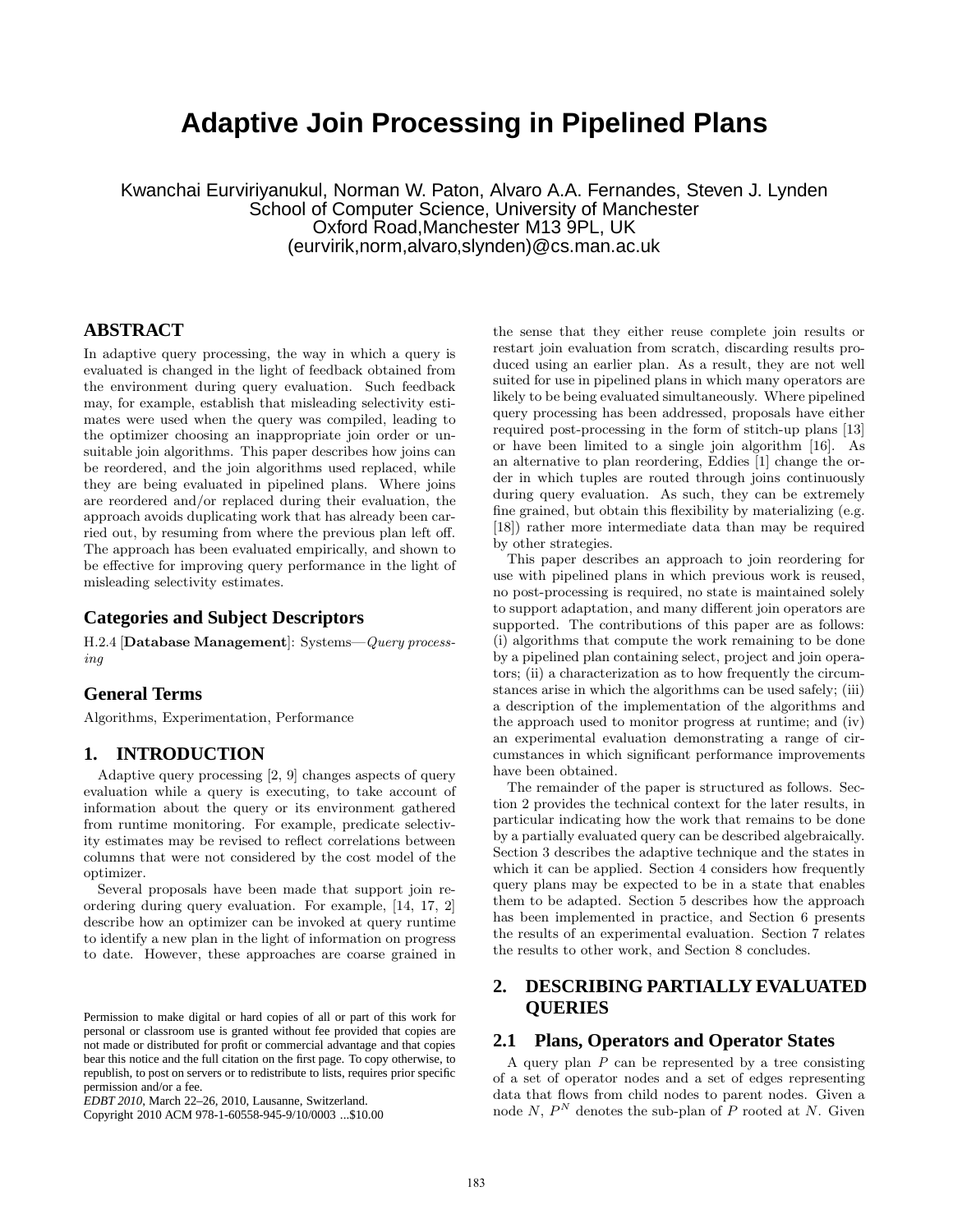a query plan  $P$ ,  $\llbracket P \rrbracket$  denotes the result of evaluating P.

In this paper, a distinction is drawn between logical and physical algebras. In essence, a logical algebra contains operators that perform an operation on tables (such as select, project or join), and a physical algebra may annotate these operators to indicate which specific implementation of an operator is to be used (thereby, for example, distinguishing between a hash join and a merge join).

Throughout the paper, an equality join condition and bag semantics are assumed, and R and S denote the left and right operands of a join, respectively. Four representative join algorithms are considered:

**Hash Join**  $\left(\stackrel{H}{\bowtie}\right)$ : All *R*-tuples are read and stored in a hash

table, indexed on the join attribute(s). Then, each S-tuple is read in turn and used to probe the hash table to identify matching R-tuples.

Index Nested-Loop Join  $\begin{pmatrix} N \\ N \end{pmatrix}$ : Each R-tuple is read in

turn and its join attribute(s) are then used to search an index on  $S$  and to identify the tuples that match.

**Symmetric Hash Join**  $\stackrel{SH}{(\bowtie)}$ : Each tuple from either R or  $S$  is read in turn and is both stored in the hash table for  $R$ (or S, respectively) and used to to probe the hash table for S (or R, respectively). Any matching tuples are returned.

Merge Join  $\stackrel{M}{\left[\infty\right]}$ : Given inputs R and S sorted on join at-

tribute(s)  $J$ , let  $v$  be the next smallest  $J$ -value occurring in both  $R$  and  $S$ . Tuples from  $R$  and  $S$  are read into corresponding caches until the last such tuples read have a Jvalue that is different from  $v$ . At this stage, leaving out the last tuples read in each cache, the tuples in the two caches are joined using a nested loop. Then, the caches are cleared of all but the last tuples read, and the process repeats. Where the last tuples read have different J-values, tuples are read, from either  $R$  or  $S$  as needed, until the corresponding J-values coincide.

In this paper, pipelined evaluation is described in terms of the iterator model [12], although the principal notions are independent of the specific implementation. The iterator model has three principal functions: OPEN, NEXT and Close: Open prepares the operator for result production; Next produces one result at a time, and Close performs cleaning up. A state-transition diagram can be used to capture the evaluation trace of operators implemented using the iterator model. These states are labelled as  $\mathbb{I}, \mathbb{O}, \mathbb{O}', \mathbb{N}, \mathbb{N}', \mathbb{C}$ and  $\mathbb{C}'$  in Figure 1.

In this paper, the primary emphasis is on adapting query plans in the states  $\mathbb{N}'$ , as other states are either in-progress states or else are only reached before or after the operator as a whole has been evaluated. In state  $\mathbb{N}'$ , a call to the NEXT function has been evaluated and its result returned. If the operator has not returned all its results, the NEXT function will be called again, and the operator returns to state N. On the other hand, if the operator has returned all its results, the Close function is called and the operator moves to state  $\mathbb C$  and then  $\mathbb C'.$ 

However, in addition to  $\mathbb{N}'$  states, we also support adaptation during the O state of hash join. This is because hash join blocks in state  $\mathbb O$  while the hash table is populated. As a result, adapting only in the  $\mathbb{N}'$  state in plans that contain hash join significantly reduces opportunities for timely intervention.

## **2.2 Partially Evaluated Queries**

Expressions in logical or physical algebras, such as  $(R \Join$  $S$ ), describe query plans, but provide no way of describing the runtime properties of the plan, such as the data produced by an operator at a point in its evaluation. To describe not only the plan, but also its evaluation status, some additional notation is introduced. Given a sub-plan  $P^N$ , let I be a child node of N, and  $\llbracket I \rrbracket$  the bag that results from evaluating I.

- $I^+$  is the portion of  $[I]$  that has been returned by previous calls to the  $Next{EXT}()$  function of I. Therefore,  $I^+\subseteq$  [I].
- $I^-$  is the portion of  $[I]$  that has yet to be returned by subsequent calls to the NEXT() function of  $I$ . As a result,  $\overline{[I]} = (I^+ \cup I^-).$
- $last(I)$  is the singleton set containing the last tuple added into  $I^+$ .

#### **2.3 Quiescent States**

Section 2.2 introduced a notation for describing the state of the inputs to an operator during operator evaluation. However, the relationship between the input read by an operator and the output produced by an operator may be different at different points in its evaluation, i.e., at different occurrences of  $\mathbb{N}'$ . To see this, consider that during the evaluation of a hash join  $R_{\infty}^H S$ , the operator is in state N', and the inputs read by the algorithm are  $R^+$  and  $S^+$ . If we assume that the left operand is used to populate the hash table, then  $R^+ = [R]$  (because the hash table must be fully populated before any results can be produced). The tuples produced so far by the algorithm may not simply be those denoted by  $R^+ \bowtie S^+$ , because the last tuple read from S may join with many tuples in  $R$ . As such, the tuples produced by the operator will only be  $R^+ \bowtie S^+$  if  $last(S^+)$  has been joined with every matching tuple in R.

A quiescent state for an operator is one in which the result produced by the operator can be precisely defined in terms of the inputs to the operator at that point in the execution.

The following are characterizations of the quiescent states for the example join operators in  $\mathbb{N}'$  states:

Hash Join: The last S-tuple read has been joined with all matching R-tuples in the hash table.

Index Nested-Loop Join: The last R-tuple read has been joined with all matching S-tuples that were retrieved by a lookup on an index on S.

**Symmetric Hash Join:** The last tuple read from either  $R$ or S has been joined with all matching tuples in the hash table for  $S$  or  $R$ , respectively.

Merge Join: All tuples prior to the last R-tuple (resp. S-tuple) read have been joined with all matching S-tuples (resp. R-tuples) and the join attribute value(s) of the last R-tuple (resp. S-tuple) read is different from that of the last R-tuple (resp. S-tuple) joined.

In practice, the test for quiescence in  $\mathbb{N}'$  states is straightforward to implement, normally involving a simple test on the state of the operator. Indeed, the other operators considered in this paper, namely select  $(\sigma)$ , project  $(\pi)$ , union (∪), and scan, are always quiescent in  $\mathbb{N}'$ . We have extended the operator interface with an ISQUIESCENT function, which determines from the internal state of the operator whether or not it is quiescent in  $\mathbb{N}'$ .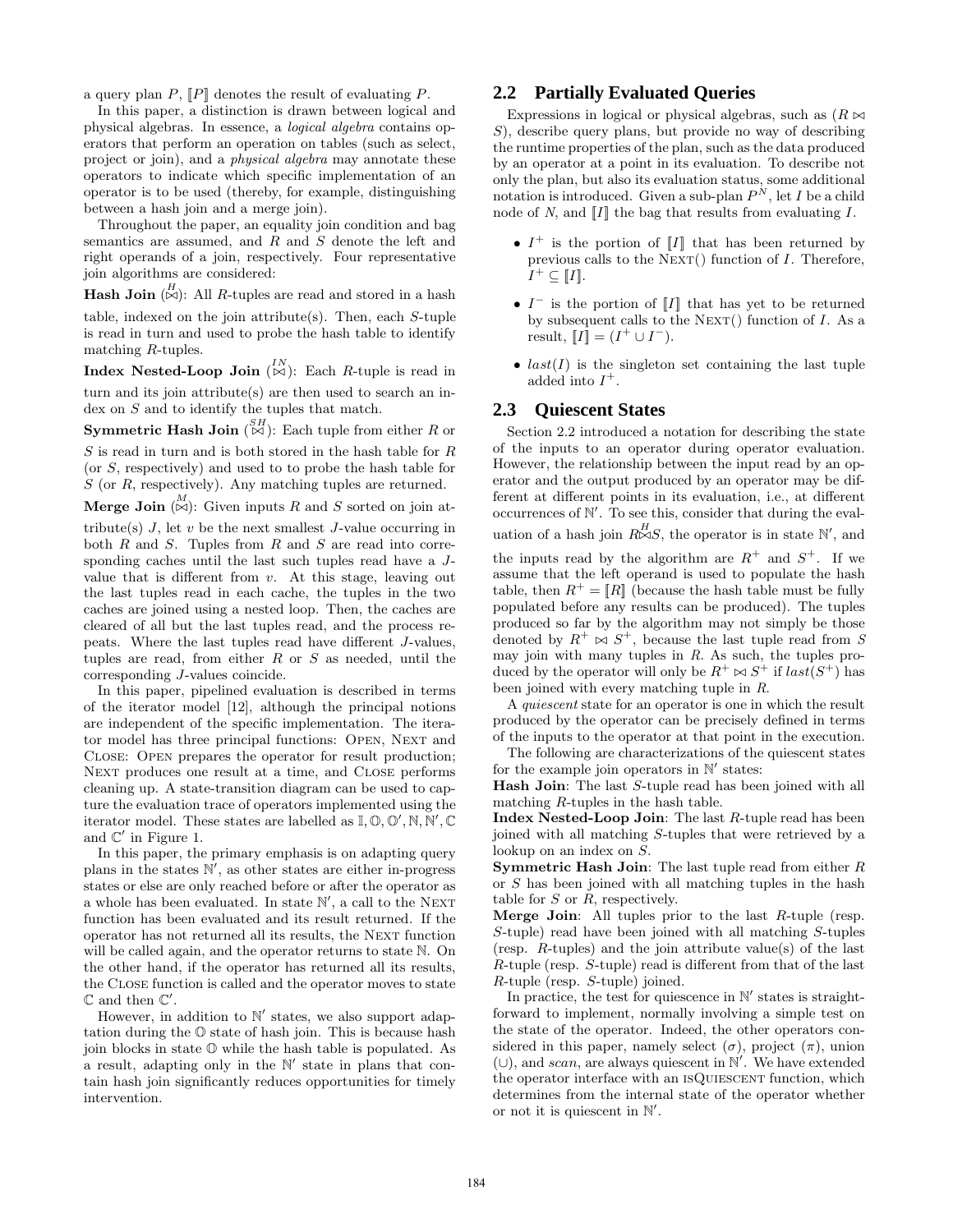

Figure 1: The state-transition diagram of an iterator.

In addition to  $\mathbb{N}'$  states, we also support adaptation during hash table population for  $\stackrel{H}{\bowtie}$ , and as a result must also identify quiescent states when operators are in  $\mathbb{I}, \mathbb{O}$  and  $\mathbb{O}'$ states. Quiescence is normally trivial to characterize in these states; as no result has yet been produced, the remaining work to be done is all the work there was to do in the first place. However, as  $\stackrel{H}{\bowtie}$  populates its hash table in OPEN, to avoid repeating evaluation of part of its left input, we need a more precise characterization that takes account of its internal state, which is discussed more fully in Section 2.4.

## **2.4 Describing Partial Results**

When an operator is in a *quiescent* state, it is possible to define its result algebraically in terms of the data it has consumed. As a consequence, it is also possible to define algebraically the portion of the result that remains to be produced, as described for specific contexts below.

# *2.4.1 Partial Results in* N <sup>0</sup> *States*

This subsection defines intermediate and remaining operator results in  $\mathbb{N}'$  states. The precise description of such results enables the work that remains to be done by a pipelined plan to be defined precisely when all the operators in the plan are in quiescent  $\mathbb{N}'$  states, as described in Section 3.

Table 1 describes both the intermediate results produced by the different operators at quiescent states and the corresponding portion of the result that has yet to be returned. As an example, for hash join with operands  $R$  and  $S$ , at a quiescent N' state, every tuple that has been read into the hash table (i.e.,  $R^+ = [R]$ ) has been joined with every tuple that has been read from the other operand (i.e.,  $S^+$ ). To complete the evaluation, every tuple in  $R^+ = [R]$  needs to be joined with the tuples that have yet to be read from S  $(i.e., S^-)$ . A similar justification lies behind the other entries in Table 1. The validity of the entries in the table has been proved [10].

When join operators in quiescent  $\mathbb{N}'$  states are to be reordered, the rightmost column in Table 1 describes the portion of a join that remains to be evaluated by the new plan.

# *2.4.2 Partial Results in* I*,* O *and* O <sup>0</sup> *States*

This subsection defines intermediate and remaining results for operators in  $\mathbb{I}$ ,  $\mathbb{O}$  and  $\mathbb{O}'$  states. The precise description of such results enables the work that remains to be done by a pipelined plan to be defined precisely when one of the operators is a hash join that is populating its hash table in Open, as described in Section 3.

Table 2 describes both the intermediate results produced by the different operators at quiescent states and the corresponding portion of the result that has yet to be returned. Most of the entries are trivial, as results are not returned

| Table 1: The intermediate result and the remainder |  |  |  |
|----------------------------------------------------|--|--|--|
| of operators in a quiescent $\mathbb{N}'$          |  |  |  |

| Operator                    | Intermediate               | Remainder                                   |
|-----------------------------|----------------------------|---------------------------------------------|
|                             | Result                     |                                             |
| $\sigma R$                  | $\sigma R^+$               | $\sigma R^-$                                |
| $\pi R$                     | $\pi R^+$                  | $\pi R^-$                                   |
| scan(R)                     | $scan(R^+)$                | $scan(R^-)$                                 |
| $R \cup S$                  | $R^+ \cup S^+$             | $R^- \cup S^-$                              |
| $R\stackrel{H}{\Join}S$     | $R^+\bowtie S^+$           | $R^+\bowtie S^-$                            |
| $R_{\mathcal{M}}^{IN}$ S    | $R^+\bowtie S$             | $R^- \bowtie S$                             |
| $R \overset{SH}{\bowtie} S$ | $R^+\bowtie S^+$           | $(R^+\bowtie S^-)\cup (R^-\bowtie S^+)\cup$ |
|                             |                            | $(R^{-} \bowtie S^{-})$                     |
| $R^M_{\bowtie S}$           | $(R^+ - last(R^+))\bowtie$ | $(last(R^+) \cup R^-)\bowtie$               |
|                             | $(S^{+} - last(S^{+}))$    | $(last(S^+\cup S^-))$                       |

Table 2: The intermediate result and the remainder of operators in  $\mathbb{I}, \mathbb{O}$  and  $\mathbb{O}'$ .

| Operator                    | State                                 | Intermediate | Remainder                |
|-----------------------------|---------------------------------------|--------------|--------------------------|
|                             |                                       | Result       |                          |
| $\sigma R$                  | $\mathbb{I}, \mathbb{O}, \mathbb{O}'$ | V            | $\sigma R$               |
| $\pi R$                     | $\mathbb{I}, \mathbb{O}, \mathbb{O}'$ |              | $\pi R$                  |
| scan(R)                     | $\mathbb{I}, \mathbb{O}, \mathbb{O}'$ | Ø            | scan(R)                  |
| $R \cup S$                  | $\mathbb{I}, \mathbb{O}, \mathbb{O}'$ | Ø            | $R \cup S$               |
| $R^{H}_{\bowtie S}$         | T                                     | Ø            | $R \bowtie S$            |
| $R^H_{\bowtie S}$           | 1 D                                   | Ø            | $(R^+\cup R^-)\bowtie S$ |
| $R^H_{\bowtie S}$           | $\mathbb{O}'$                         | Ø            | $R^+ \bowtie S$          |
| $R_{\infty}^{IN}$ S         | $\mathbb{I}, \mathbb{O}, \mathbb{O}'$ | Ø            | $R \bowtie S$            |
| $R \overset{SH}{\bowtie} S$ | $\mathbb{I}, \mathbb{O}, \mathbb{O}'$ | Ø            | $R \bowtie S$            |
| $\overline{R\mathbb{M}}S$   | $\mathbb{I}, \mathbb{O}, \mathbb{O}'$ | Ø            | $R \bowtie S$            |

by OPEN. However, in  $R \stackrel{H}{\bowtie} S$  the definitions for  $\mathbb O$  and  $\mathbb O'$ reflect the fact that  $R$  is evaluated and the hash table populated by Open. Hash join is only considered quiescent in  $\mathbb{O}$  if  $last((^+R))$  has been inserted into the hash table.

#### **3. COMPUTING THE REMAINING WORK**

This section describes the adaptive strategy that supports join reordering and operator replacement for a plan P. The overall approach to adapting a query plan is as follows: (1)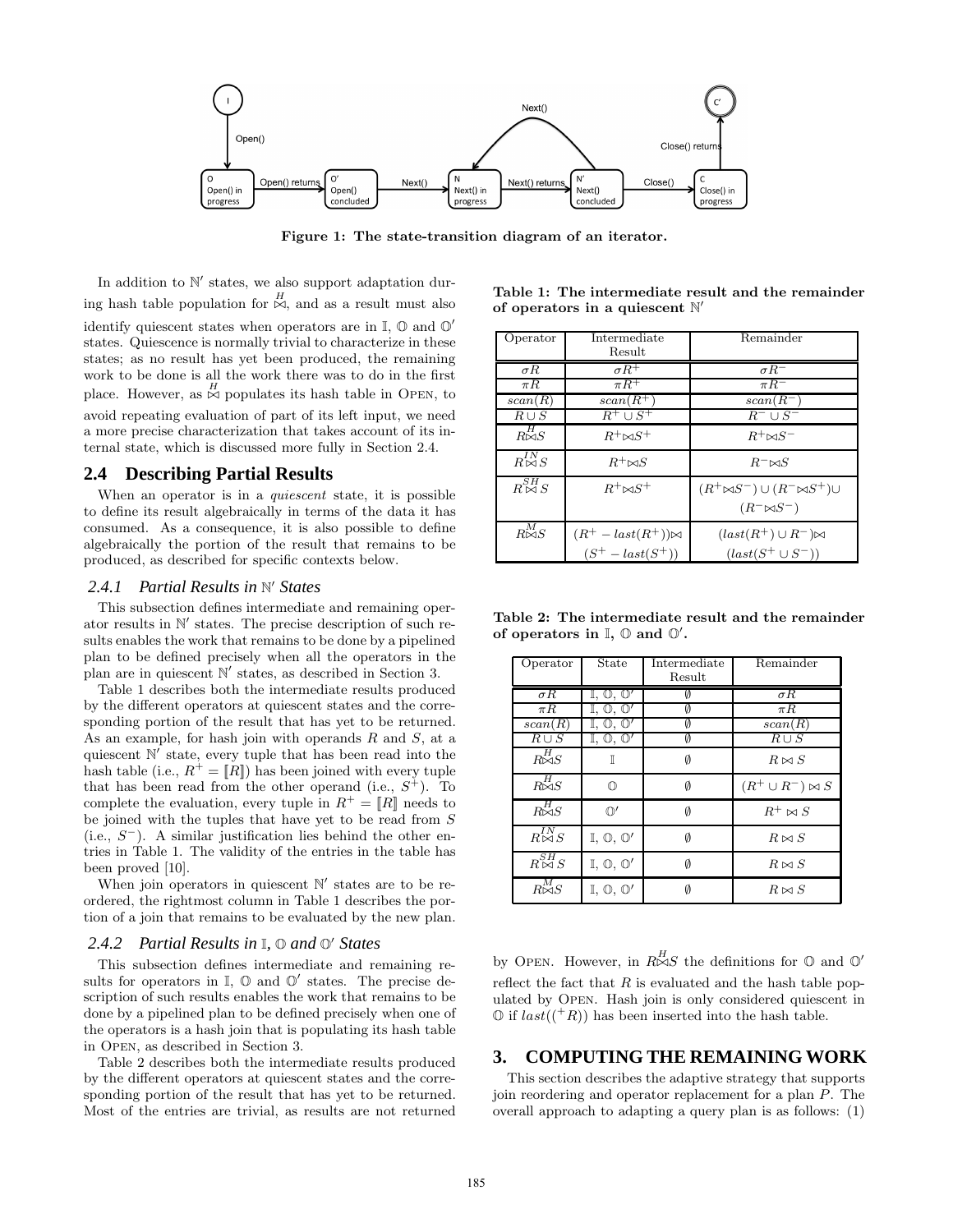$\mathbf{proc} \ \text{GETREMAININGN'}(\text{PhysicalPlan } P) \rightarrow \text{LogicalPlan}$ case P of

scan(R): return scan(R<sup>-</sup>)  $\sigma_{Pred}(R)$ : return  $\sigma_{Pred}(\mathrm{GerRemainingN}'(R));$  $\pi_{Cols}(R)$ : return  $\pi_{Cols}(\text{GETREMAININGN}'(R));$  $R \cup S:$  $\mathbf{return}$  GETREMAININGN'(R))  $\cup$  GETREMAININGN'(S);  $R^H_{\bowtie S}$ :

 $return\ scan(P.\text{GETHASHTABLE}()) \bowtie \text{GETRemainingN}'(S);$  $R_{\rm NN}^{IN}$ S:

**return** GETREMAININGN'( $R$ )  $\bowtie$  PhysicalToLogical( $S$ );  $R\mathop{\boxtimes}\limits^{SH}S:$ 

 $j1 = scan(P.GETLEFTHASHTABLE()) \bowtie GETREMAININGN'(S));$  $j2 = \text{GETREMAININGN}'(R) \bowtie scan(P.\text{GETRIGHTHASHTABLE}(),$  $j3 = \text{GETREMAININGN}'(R) \bowtie \text{GETREMAININGN}'(S));$ return  $j1 ∪ j2 ∪ j3;$  $R^M \bowtie S$ :  $\text{llhs} = scan(R.\text{GETLast}()) \cup \text{GETRemainingN}'(R);$  $rhs = scan(S.GerLast()) \cup GerRemainingN'(S);$ return  $\mathit{lhs}\bowtie\mathit{rhs}$ 

end case

#### Figure 2: Compute the work that remains to be done by a plan  $P$

proc PHYSICALTOLOGICAL(PhysicalPlan  $P$ )  $\rightarrow$  LogicalPlan case P of  $scan(R)$ : return  $scan(R)$  $\sigma_{Pred}(\hat{R})$ : return  $\sigma_{Pred}(\text{PHYSICALToLOGICAL}(R))$ ;  $\pi_{Cols}(R)$ : return  $\pi_{Cols}(P$ HYSICALTOLOGICAL $(R)$ );  $R \cup S$ : return PhysicalToLogical $(R)$  ∪ PhysicalToLogical $(S)$ ;

 $R_{\infty}^{H} S$  or  $R_{\infty}^{IN} S$  or  $R_{\infty}^{M} S$  or  $R_{\infty}^{SH} S$ :

return PhysicalToLogical $(R)$   $\bowtie$  PhysicalToLogical $(S)$ ; end case

#### Figure 3: Convert a physical algebraic expression into logical algebra

monitor the progress of the currently executing physical plan  $P$  to revise selectivity estimates that were used to choose  $P$ ;  $(2)$  compute the work that remains to be done by P, in the form of a logical plan  $P'$  expressed using the notation introduced in Section 2; (3) submit  $P'$  to a query optimizer to select an effective physical plan (call it  $P'$  too) given the statistics collected in Step  $(1)$ ; and  $(4)$  reuse state from P in  $P'$  as required; for example, this could be cached operator state or the current position in an evaluation, and then evaluate  $P'$ . This section focuses on Step  $(2)$  above. Steps (1), (3) and (4) are considered further in Section 5.

# **3.1 Remaining Work in Quiescent N' States**

This subsection describes an algorithm that computes the work remaining to be done by a plan  $P$ , building on the characterization of the work that remains to be carried out by a plan in Table 1. The assumption is made that every join node in  $P$  is in a quiescent state. Where every node is quiescent, the result of every operator in  $P$  can be defined algebraically in terms of its inputs.

Throughout this paper, the physical algebra contains the operators  $\sigma$ ,  $\pi$ ,  $\cup$ ,  $\stackrel{IN}{\bowtie}$ ,  $\stackrel{H}{\bowtie}$ ,  $\stackrel{SH}{\bowtie}$ , and scan, and the logical

algebra contains the operators  $\sigma$ ,  $\pi$ ,  $\cup$ ,  $\bowtie$  and scan. In addition to accessing database tables, scan operators are able to provide access to collections that represent state cached by operators. The emphasis is on non-blocking operators because of our focus on pipelined plans, although we show how the approach can be applied to blocking operators by supporting adaptation during the construction of the hash table in hash join.

GETREMAININGN' in Figure 2 takes as input the physical algebra of plan  $P$  representing the query that is being evaluated, and returns a logical relational algebra expression that describes the result that remains to be computed by P.

For  $\stackrel{M}{\bowtie}$ , GETREMAININGN' uses GETLAST to produce, for each of the join's operands, a scan operator that provides access to the last tuple read from the operand. For  $\stackrel{H}{\bowtie}$  or  $\stackrel{SH}{\bowtie}$ , GETREMAININGN' uses the GETHASHTABLE, GETLEFTHASHTABLE and GETRIGHTHASHTABLE operations to produce a scan operator for each hash table constructed by the join. The scan operators produced by  $\stackrel{H}{\bowtie}$  and  $\stackrel{SH}{\bowtie}$ provide indexed access to the tuples cached in a hash table, where the index attributes are those used to build the hash table in order to evaluate the join predicate. The interface provided here is the same as the scan operator for accessing indexed persistent collections, which is used as the right operand of  $\stackrel{IN}{\bowtie}$ .

 $GETREMANINGN'$  traverses the query plan rooted at  $P$ , and for each operator visited identifies the work that remains to be done, from Table 1. Notice that where the expression in the Remainder column contains an operand of the form  $I^+$  for some I, this data is cached by the operator, so there is no need to recompute its value.

Where a subplan has to be evaluated in its entirety, as is the case for the right hand operand of  $\stackrel{IN}{\bowtie}$ , the procedure PhysicalToLogical from Figure 3 is called to convert the physical algebra expression into a corresponding logical algebraic expression.

For example, for the query:  $(((A \boxtimes B) \boxtimes C) \boxtimes D),$ 

GETREMAININGN' returns:

 $(((A^{-} \bowtie B) \bowtie C) \bowtie D).$ 

The index nested loop joins don't maintain intermediate state, and the value that remains to be computed is that obtained by joining the data that has yet to be read from A, namely  $A^-$ , with the data in B, C and D (see the entry for  $\stackrel{IN}{\bowtie}$  in Table 1).

There are circumstances in which, although GETREMAININGN' correctly characterizes the work that remains to be done, computing those results may be problematic. For example, if  $R_{\infty}^{IN}S$  is the original plan, the work remaining to be done is  $R^{-} \bowtie S$ . By the commutativity of join, this is equivalent to  $S \bowtie R^-$ . However, in practice, if the  $R^-$  was to be used as the right operand of an  $\stackrel{IN}{\bowtie}$ , index lookups would access the complete table, and not only the portion  $R^-$ . As a result, tuples

from  $R^+$  could contribute to the result of the join more than once, thereby leading to duplicates. Thus when processing expressions generated by GETREMAININGN', the optimizer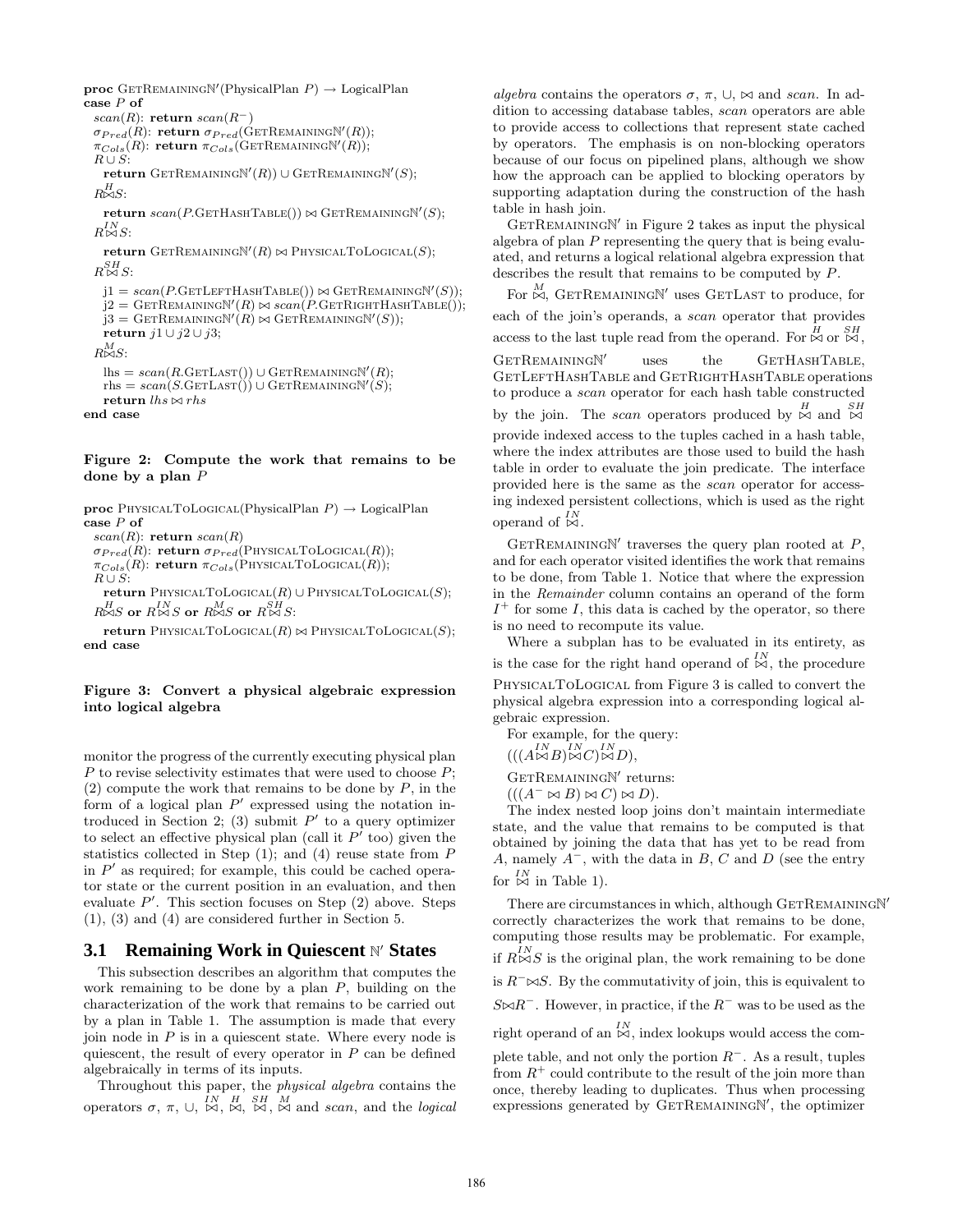proc GETREMAINING  $\mathbb{O}(P$ hysicalPlan P, Operator h)  $\rightarrow$  LogicalPlan if  $P$ .GETROOT $() \in Predecessors(h)$ case P of  $scan(R)$ : return  $scan(R)$  $\sigma_{Pred}(R)$ : return  $\sigma_{Pred}(\text{GETRemaining@}(R, h));$  $\pi_{Cols}(R)$ : return  $\pi_{Cols}(\text{GETREMAININGO}(R, h));$  $R \cup S$ : return GETREMAINING $\mathbb{O}(R, h) \cup$  GETREMAINING $\mathbb{O}(S, h)$ ;  $R^H \bowtie S$ : // Hash join is in  $\mathbb{O}'$  and thus has a populated hash table return  $scan(P.GETHASHTABLE()) \bowtie GETREMAININGO(S, h);$  $R^{IN}_{\bowtie S}$  or  $R^{M}_{\bowtie S}$  or  $R^{SH}_{\bowtie S}$ : return GETREMAINING $\mathbb{O}(R, h) \bowtie$  GETREMAINING $\mathbb{O}(S, h)$ ; end case else if  $P$ .GETROOT $() = h$  then // Hash join is in O and thus has partly populated hash table  $R = h \cdot \text{GETLET}();$  $S = h$ .GETRIGHT();  $\textbf{return }(P.\text{GETHASHTABLE}() \cup \text{GETRemainingN}'(R)) \Join$  $GETREMAININGO(S, h)$ else //  $P$ .GETROOT $() \in Successors(h)$ case P of  $scan(R)$ : return  $scan(R)$  $\sigma_{Pred}(R)$ : return  $\sigma_{Pred}$ (GETREMAININGO(R, h));  $\pi_{Cols}(R)$ : return  $\pi_{Cols}(\text{GETRemainINGO}(R, h));$  $R \cup S$ : return GetRemaining $\mathbb{O}(R, h) \cup$  GetRemaining $\mathbb{O}(S, h)$ ;  $R_{\infty}^{H} S$  or  $R_{\infty}^{I} S$  or  $R_{\infty}^{M} S$  or  $R_{\infty}^{S H} S$ : return GETREMAINING $\mathbb{O}(R, h) \bowtie$  GETREMAINING $\mathbb{O}(S, h)$ ;

```
end case
end if
```
Figure 4: Compute the work that remains to be done by a plan  $P$  containing the hash join operator h in state O.

must not construct plans in which the right operand of  $\stackrel{IN}{\bowtie}$ 

is of the form  $T^-$  for any table T. Note that there are alternative approaches (e.g. [16]) that allow the computation of duplicates that are subsequently removed, or that assume the presence of ordered row identifiers that are easily filtered, but such approaches are not considered further here.

## **3.2 Remaining Work when Hash Join is Evaluating** Open

This subsection provides an algorithm that computes the work remaining to be done by a plan  $P$ , in which the OPEN operation of a hash join operator is being evaluated, and thus in the process of populating its hash table. As we assume that it is not possible to ask an operator which state of execution in Figure 1 it is in, we need to be able to infer this from the location of the operator in the plan.

Without loss of generality, we assume that all Open operations call Open on their children before carrying out any operator specific behaviors, and that binary operators call Open on their left child before calling Open on their right child. In the case of  $\stackrel{H}{\bowtie}$ , for example, this means that both children are opened (recursively down to the leaves) before the hash table starts to be populated. Under this assumption, it follows that whenever there is algorithm-specific behavior in the implementation of Open, this behavior occurs at a place in a sequence that is determined by the occurrence of that operator in a postorder traversal of the operator tree representing the query plan.

Consider  $P^N$ , any subplan of a plan P rooted on an operator  $N$ . Given  $N$ , let the following two sets of operators in  $P$  be defined:

- 1. Predecessors  $(N)$  contains the operators that are visited before  $N$  in the postorder traversal of  $P$  that unfolds from a call to the Open operation of the root node of P.
- 2.  $Successors(N)$  contains the operators that are visited after  $N$  in the postorder traversal of  $P$  that unfolds from a call to the Open operation of the root node of P.

The predecessors and successors of  $N$  can be used to infer the states of other operators in the plan as follows. Given the state of an operator, the work that remains to be done by the operator can be read from Table 2.

Let N be in  $\mathbb{O}$  and  $p \in Predecessors(N)$ . Then, if p is not a left-hand descendent of a  $\stackrel{H}{\bowtie}$  in Predecessors(N)

then p is in  $\mathbb{O}'$ . If p is a left-hand descendent of a  $\stackrel{H}{\bowtie}$  in  $Predecessary(N)$ , then p will have been fully evaluated by the OPEN of the  $\stackrel{H}{\bowtie}$ , and the result of the subplan of which

it is part will have been cached in the hash table of the  $\stackrel{H}{\bowtie}$ . Such a result is represented by the  $R^+$  in the Remainder column of  $\stackrel{H}{\bowtie}$  in state  $\mathbb{O}'$  in Table 2. Among the operators considered in this paper, only  $\stackrel{H}{\bowtie}$  can cause a child to move to a state subsequent to  $\mathbb{O}'$  in Figure 1 as a result of executing algorithm-specific behavior in its Open operation.

Again, let N be in  $\mathbb{O}$ , but now let  $s \in Successors(N)$ . If s is not an ancestor of N then s is in  $\mathbb{I}$ . Alternatively, if s is an ancestor of  $N$  then s is in  $\mathbb{O}$ , and, because of our assumption that any operator-specific behavior takes place after calls to Open on children nodes, no operator-specific behavior will have been carried out by s.

Given that  $N$  is known to be in state  $\mathbb{O}$ , we have now identified how to determine the state of every operator in P, and thus can identify the work remaining from Table 2.

GETREMAINING $\mathbb O$  in Figure 4 takes as input a plan P representing the query that is being evaluated and a hash join  $h = R \stackrel{H}{\bowtie} S$  in state  $\mathbb{O}$ , where h is quiescent in  $\mathbb{N}'$  – this is important because the plan that computes the remaining work depends on  $R^-$ . Note that, if so,  $last(R)$  has been inserted into the hash table of  $h$ .  $P$  is expressed in a physical relational algebra expression, and  $GETREMAININGN$ <sup>*r*</sup> returns a logical relational algebra expression that describes the result that remains to be computed by P.

As an example, for the physical plan:  $(((A \triangle B) \triangle C) \triangle B)$ ,

where h is  $A\stackrel{H}{\bowtie}B$ , GETREMAINING $\mathbb{O}'$  returns:

 $(((A^+\cup A^-)\bowtie B)\bowtie C)\bowtie D),$ 

where  $A^+$  is cached in the hash table. The hash join has yet to return any data, so the work that remains to be done includes the evaluation of the remainder of A and all the joins.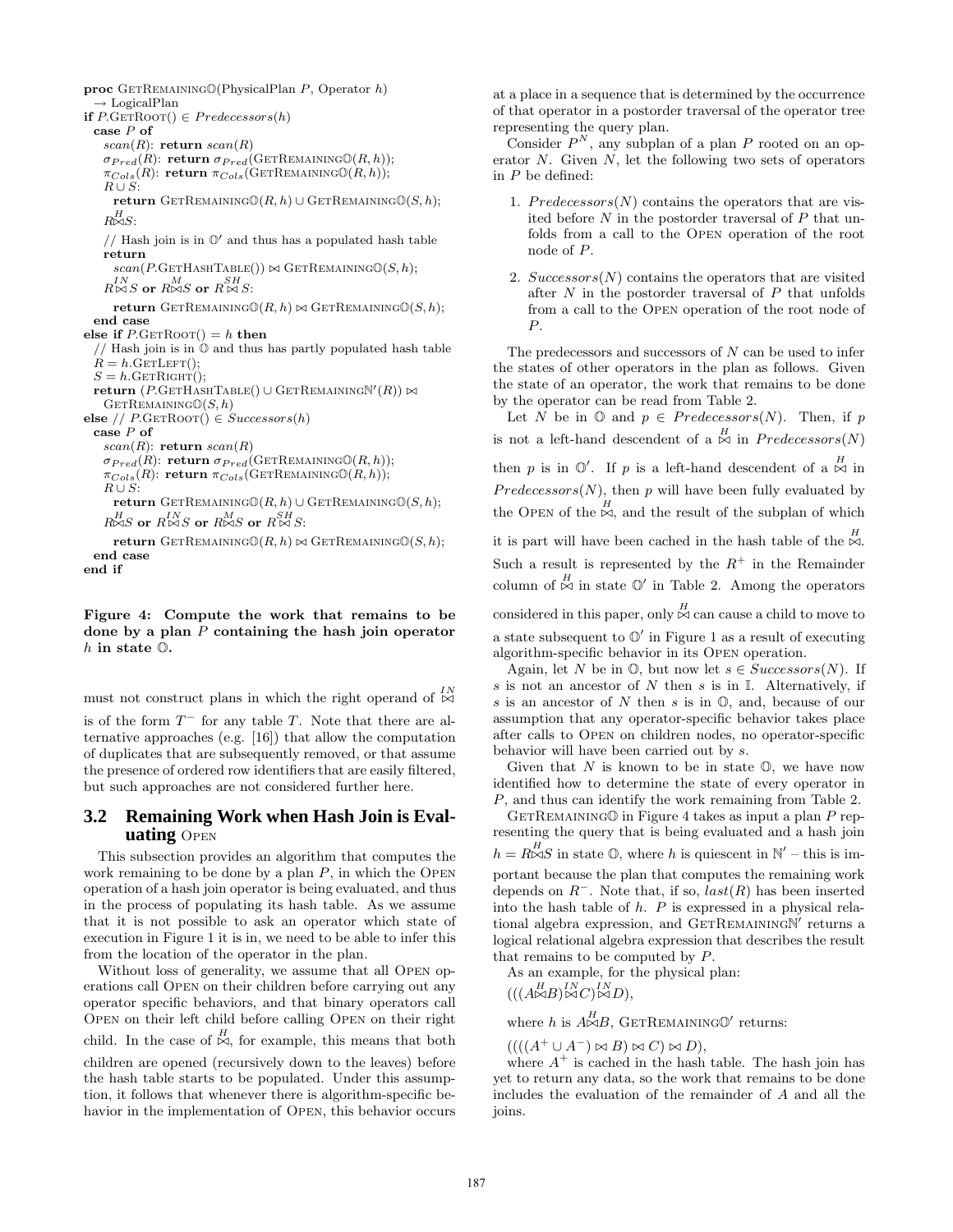| Operator<br>$\circ$         | Max<br>$ Quiescent \mathbb{N}' _o$ | Probability<br>Estimate                                       |
|-----------------------------|------------------------------------|---------------------------------------------------------------|
| $R^H \rtimes S$             | S                                  | $ R $ *selectivity $(R \bowtie S)$                            |
| $R_{\infty}^{IN}S$          | $\left\vert R\right\vert$          | $ S  * selectivity(R \Join S)$                                |
| $R \overset{SH}{\bowtie} S$ | max( R ,  S )                      | max( R , S )<br>$ R $ * $ S $ * selectivity $(R \boxtimes S)$ |
| $R^M_\infty S$              | max( R ,  S )                      | max( R , S )<br>$ R $ * $ S $ * selectivity $(R \bowtie S)$   |

Table 3: The probability of that a join operator is quiescent when it returns a result tuple.

#### **4. OPPORTUNITIES FOR ADAPTATION**

A precondition on the application of GETREMAININGN' from Section 3 is that all the operators in a subplan to which it is applied are quiescent. Thus, in order to establish the practicality of the approach, one must establish that join operators, and in particular compositions of join operators in a subquery, are quiescent simultaneously often enough in practical circumstances. The probability that an operator  $\overline{\mathcal{O}}$  is quiescent in state  $\mathbb{N}'$  (i.e. when a tuple has just been returned) can be calculated as follows:

$$
ProbOperatorQuiescence(o) = \frac{|Quiescent \mathbb{N}'|_o}{|\mathbb{N}'|_o}
$$
 (1)

where  $|Quiescent \mathbb{N}'|_o$  is the number of quiescent  $\mathbb{N}'$  states of  $o$ , and  $|\mathbb{N}'|_o$  is the number of  $\mathbb{N}'$  states if  $o$ , where  $Quiescent \mathbb{N}'_o$  $\subseteq N'$ o.

Let R and S be the inputs of a join and  $|R|, |S|$  their respective cardinalities. The maximum number of quiescent states that each join algorithm can be in during its evaluation is stated in Table 3. To take an example,  $R \nightharpoonup S$  is in a quiescent state whenever the last S-tuple read has been matched with every R-tuple. Thus the maximum number of quiescent states is the number of S-tuples. The number of quiescent states is less than this whenever there are tuples in S that don't match any tuples in R.

The numbers of tuples in a join result can be computed using the following equation, where the selectivity of a join is the fraction of the tuples in the cross product that appears in the result. The value of the join selectivity can be estimated in a range of different ways (e.g. see [11]).

$$
|\mathbb{N}'| = |R| * |S| * selectivity(R \bowtie S)
$$
 (2)

Substitution of the maximum number of quiescent states in Table 3 and the right-hand side of Equation (2) into the right-hand side of Equation (1) gives an estimate of the probability that each join algorithm is quiescent when it returns a tuple, as shown in the rightmost column of Table 3.

For a query plan  $P$ , the probability of the plan being quiescent is the probability that all the operators in the plan are quiescent at the same time when a tuple is produced, which is the product of their individual probabilities:

$$
ProbPlanQuiescence (P) = \prod_{o \in P} ProbOperatorQuiescence (o)
$$

| Relation             | Cardinality |
|----------------------|-------------|
| OWNER (O)            | 500,001     |
| CAR (C)              | 715,142     |
| DEMOGRAPHICS (D)     | 500,001     |
| <b>ACCIDENTS</b> (A) | 2,145,438   |
| TIME(T)              | 25,523      |
| <b>LOCATION</b>      | 269         |

Table 4: Tables from the DMV data set.

As noted in Section 3, all of  $\sigma$ ,  $\pi$ ,  $\cup$  and scan are quiescent whenever a tuple is returned

The probability model has been applied to queries over a Department of Motor Vehicles (DMV) database and data generator obtained from IBM Almaden. The cardinalities of the tables used are stated in Table 4. Table 5 indicates how frequently quiescent states occur in several example queries involving hash joins for the database in Table 4. The Number of Quiescent States column indicates the numbers of times when all operators are quiescent at the same time. The Actual Prob(ability) column states the probability that all the operators in the query are quiescent when the query produces a result, on the basis of experimental runs of the queries. The Estimated Prob(ability) column is calculated based on the formula in Table 3, where the join selectivity values used were obtained experimentally (and as a result, are essentially correct).

The results in Table 5 show that quiescent states are quite common for most of the queries, and thus that there is unlikely to be lengthy delay between opportunities for adaptation. The probability estimates, which are known to be upper bounds, were also shown to be reasonably accurate for representative examples (as explored further in Section 6). These estimates could be improved, for example by taking foreign key information into account; we do not consider this further here, as the purpose of this section has not been to provide highly accurate predictions, but rather: (i) to identify the factors that determine how frequently all the operators in a subquery can be expected to be in quiescent states simultaneously; and (ii) to give an indication as to how frequently co-occurrence of quiescent states is in practice. The overall lesson is that the frequency with which a complete subquery is quiescent can be estimated with reasonable reliability from widely available statistics; in practice, this frequency is usually sufficiently large to allow the adaptive strategy to be widely used.

## **5. IMPLEMENTATION**

#### **5.1 Architecture**

The principal components and their relationships are illustrated in Figure 5. In the figure, standard static query processing is depicted to the left, where the query is first compiled and optimized, with the optimizer selecting plans on the basis of statistics from the catalog. The architecture has been implemented in Java, using the XXL [7] libraries to access secondary storage, and a greedy algorithm to order joins based on predicted intermediate result sizes [11]. The resulting logical plan is then traversed by a heuristic physical join selection algorithm that uses a cost model to determine which of the physical operators should be used to evaluate each of the joins. When a query is initially optimized, all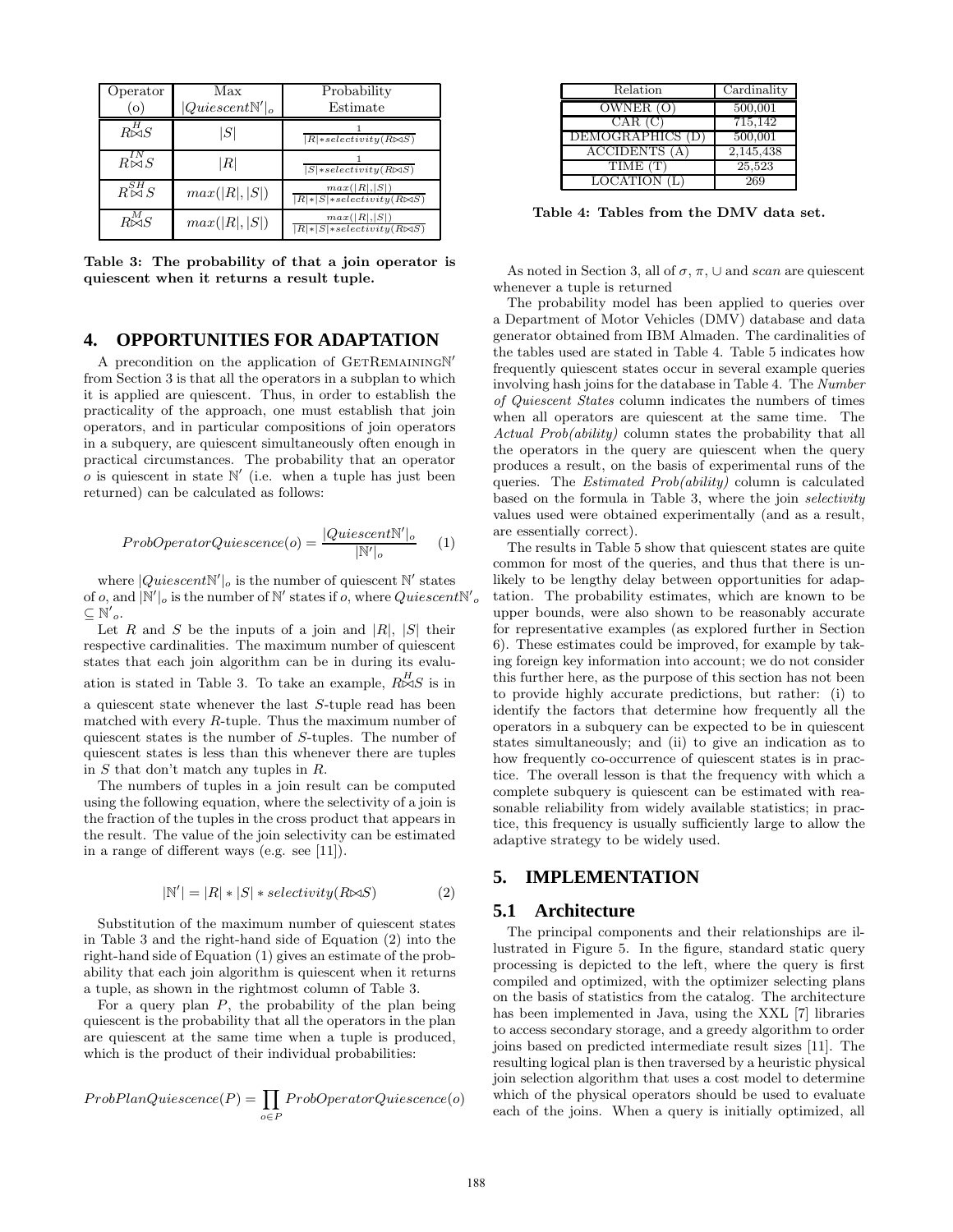| Query                                                          | Number<br>of<br>Results | Number of<br>Quiescent<br>States | Actual<br>Prob. | Estimated<br>Prob. |
|----------------------------------------------------------------|-------------------------|----------------------------------|-----------------|--------------------|
| $O \n\overline{M}C$                                            | 715,142                 | 715,142                          | 1.000           | 1.000              |
| ${}_{\infty}^{IN}$ C<br>$\Omega$                               | 715,142                 | 426,992                          | 0.597           | 0.699              |
| $O \stackrel{M}{\bowtie} C$                                    | 715,142                 | 426,991                          | 0.597           | 1.000              |
| $\frac{SH}{\bowtie C}$<br>$\Omega$                             | 715,142                 | 715,115                          | 1.000           | 1.000              |
| $(O \not\bowtie C) \not\bowtie A$                              | 2,145,438               | 2,145,438                        | 1.000           | 1.000              |
| $(O \overset{IN}{\bowtie} C) \overset{IN}{\bowtie} A$          | 2,145,438               | 426,992                          | 0.199           | 0.233              |
| $^{IN}_{\bowtie A}$<br>$\stackrel{M}{\bowtie}$ C)<br><u>(Ο</u> | 2,145,438               | 426,991                          | 0.199           | 0.333              |
| SН<br>SН<br>$\boxtimes$ A<br>$\alpha$                          | 2,145,438               | 2,145,411                        | 1.000           | 1.000              |

Table 5: Frequency of quiescent states.



Figure 5: Architecture of adaptive query processor.

available selectivity estimates are for atomic predicates, and the cost model assumes that predicates are independent (i.e. there are no correlations between values of attributes in the database).

The pseudocode for the top level of the query processor is provided in Figure 6. Given a Query and a Threshold that indicates the minimum number of results between adaptations, RunQuery returns the bag of tuples that consitute the result of the query. In essence, the query is first compiled and optimized, subsequent to which the main program loops, fetching tuples from the result. Every Threshold tuples adaptation is considered, and an alternative plan is generated for comparison with the existing plan if the reoptimization heuristic is satisfied and the plan is quiescent. The Threshold is set to 100 in most of the experiments; this value needs to be low enough to allow timely adaptation, but high enough to prevent the overhead for considering reoptimization at a reasonable level, as explored further in Section 6.

As evaluation takes place, monitoring data on selectivities

proc RUNQUERY(String Query, Int Threshold)  $\rightarrow$  Bag Int Count  $= 0$ ; **Bool** Adapting  $=$  false; Bag Result  $= \{\}$ : PhysicalPlan  $P = OPTIMIZE(COMPLE(QUERY));$ P.Open();

while  $(P.HASNext())$ if  $(++Count \geq Threshold)$ if CHECKREOPTHEURISTIC() if P.IsQuiescent() Count  $= 0$ ;  $\text{PhysicalPlan P'} = \text{Optimize}(\text{GETRemainN'}(P));$  $if (P' \text{.GETCOST}) < P \text{.GETCOST})$  $P = \text{COMBINEPLANS}(P', P);$ end if end if end if end if Result.ADD(P.NEXT()); end while P.CLOSE(): return Result;

#### Figure 6: Top level program, including invocation of adaptations.

is collected; both selectivity estimates for atomic and complex conditions may be revised at query runtime, thereby allowing selectivity estimation to take into account correlations between predicates used in the query. These selectivity estimates are used both for reoptimization and in the reoptimization heuristic, which considers reoptimization only if the cost or the cardinality estimated for the currently executing plan using dynamically obtained statistics has changed by at least 20% compared with the cost or cardinality for the same plan when it was selected, an approach similar to that adopted in [14]. A sensitivity analysis was carried out that showed that overall performance was affected little by significant changes to the threshold. We also evaluated a heuristic based on changes to the estimated cost of the plan, but this approach had higher overheads and generally gave rise to the same decisions as its less expensive counterpart.

The same optimization strategy is used for initial optimization and reoptimization, although the original optimizer has been changed slightly to support queries referring to partial results. The best plan proposed by the optimizer is compared with the predicted cost of the existing plan using the updated statistics, and evaluation continues using the plan with the lowest predicted cost.

When the new plan is chosen for evaluation, all occurrences of table names of the form  $R^+$  or  $R^-$  need to be made to refer to the specific objects that represent them in the original plan. Hence, CombinePlans traverses the existing  $(P)$  and new  $(P')$  plans, updating the new plan to include references to the objects in the existing plan from which remaining results or cached intermediate state can be obtained. In essence, whenever  $P'$  contains an operator of the form  $scan(R^{-})$ , the Java object representing the scan in  $P'$  will be the same instance as was used for scanning R in existing plan P. Furthermore, whenever  $P'$  contains an operator of the form  $scan(R^+)$ ,  $R^+$  will be implemented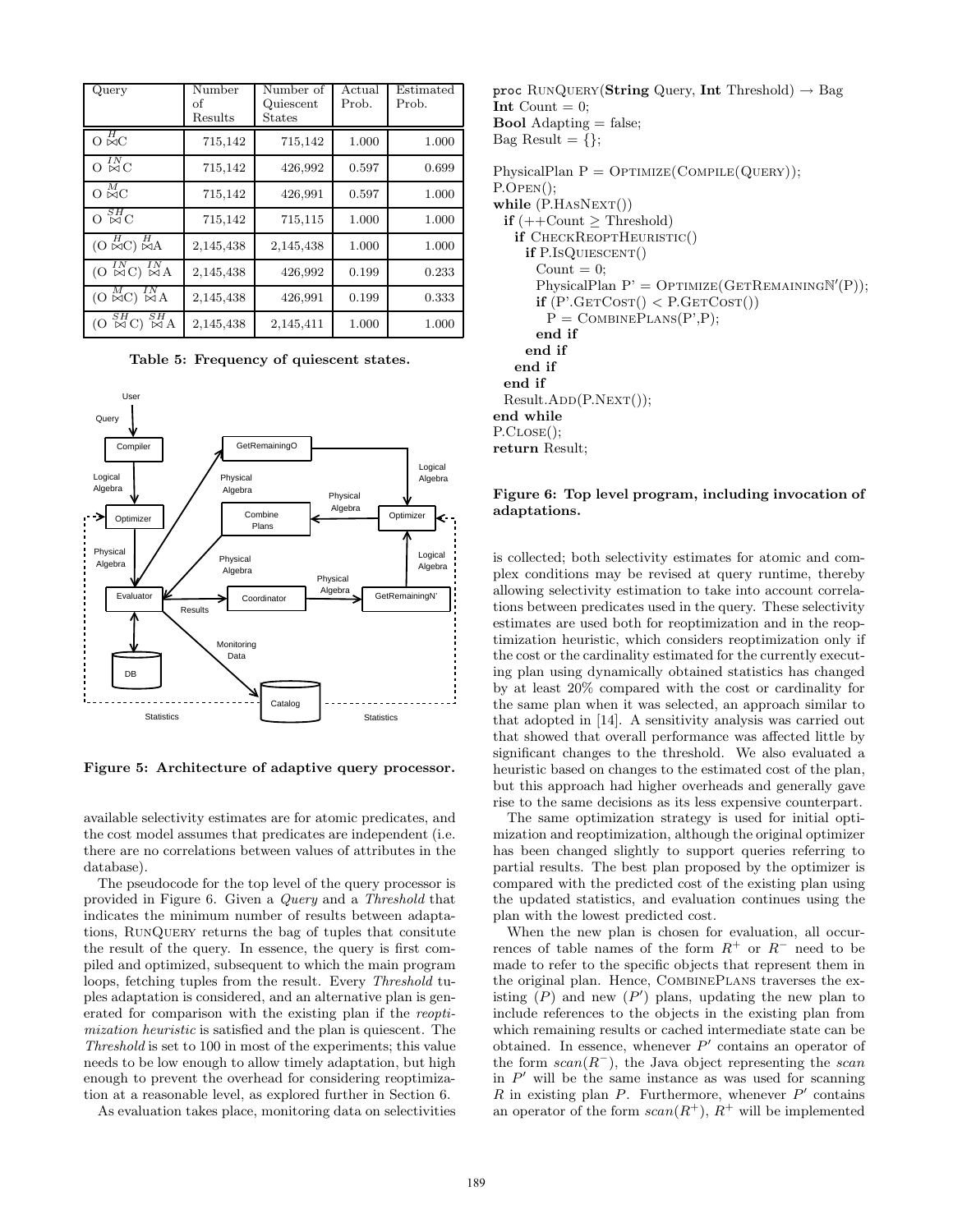| Operator<br>(O <sub>D</sub> ) | Selectivity                                                           |
|-------------------------------|-----------------------------------------------------------------------|
| $\sigma R$                    | $res_p(op)$<br>$\left  res_{p}(R)\right $                             |
| $R^{H}_{\bowtie S}$           | $ res_p(op) $<br>$ R * res_p(S) $                                     |
| $R_{\infty}^{IN}S$            | $ res_p(op) $<br>$ res_p(R) * S $                                     |
| $R\overset{SH}{\bowtie} S$    | $ res_p(op) $<br>$( res_p(R) * S + res_p(S) * R )/2$                  |
| $R_{\infty}^{M}$ S            | $\left   res_{p}(op) \right  $<br>$( res_p(R) * S + res_p(S) * R )/2$ |

Table 6: Estimating operator selectivity

over the data structure that materialises  $R^+$  in P. By this means, the new plan  $P'$  obtains both progress information (encapsulated within the objects implementing the scan operators) and intermediate result state from existing plan P.

The algorithm in Figure 6 indicates how adaptation is considered at the outer level of query evaluation, thereby supporting adaptation in  $\mathbb{N}'$  states following the approach described in Section 3.1. Similar code is implemented within the Open operation of hash join, to support adaptation in its O state, following the approach described in Section 3.2.

#### **5.2 Dynamic Selectivity Estimation**

During query evaluation, the selectivities of the predicates on  $\sigma$  and  $\bowtie$  operators are computed directly based on counts of the numbers of tuples that satisfy them. The selectivities are computed as described in Table 6, in which  $|C|$  represents the number of items in the collection C, and  $res_p(Q)$ represents the collection of values produced by the query or subquery  $Q$  during the period  $p$ . We assume access to cardinalities of base tables, and thus by propagation, cardinality estimates for inputs to other operators. In practice, we are principally interested in changes to selectivities relative to those that informed the last optimization of the query, and thus  $p$  is the period since the last (re)optimization. The selectivity estimates will be most representative of the overall selectivity of the predicate where the order in which tuples are processed by operators essentially selects random tuples from the underlying tables; the reliability of such estimates is an active research area in its own right, and is not discussed further here [4].

The selectivity of a predicate is the proportion of the tuples that satisfy the predicate, and as such can be computed by dividing the number of tuples in a collection that satisfy the predicate by the total number of tuples in the collection. Thus the selectivity of a predicate over a period  $p$  is obtained by dividing the number of tuples produced during p by a value representing the portion of the total input processed during p. For the operator  $op = \sigma R$ , this is straightforward, as both the number of tuples produced during  $p$ (i.e.  $|res_p(op)|$ ) and the number of tuples from the input considered during P (i.e.  $|res_p(R)|$ ) can both be measured directly using simple counts.

For a join operator  $op = R \bowtie S$ , however, although the number of tuples produced during p (i.e.  $|res_p(op)|$ ) can be counted directly, the portion of the input considered needs to be estimated, and is specific to the operator used. In essence, the selectivity of a predicate on a join operator op is the ratio of the size of the result of the join to the size of the Cartesian product, i.e.  $\frac{|res(op)|}{|R| * |S|}$ .

As such, we need a way of estimating the portion of  $|R|$  \*  $|S|$  considered during a period p based on values that can be measured directly (e.g.  $|res_p(R)|$  and  $|res_p(S)|$ ). To take hash join as an example, during any period  $p$  in which the join produces results,  $|res_p(R)| = 0$ , so we estimate the portion of the Cartesian product considered during p as  $|R|$ \*  $|res_p(S)|$ , i.e., every tuple read from S is joined with the whole of R, and thus the portion of the Cartesian product that has been explored during period  $p$  is that involving all of R and  $res_p(S)$ .

For symmetric hash join and merge join, during any period p, both operands are simultaneously consumed by the operators. Every tuple read from  $R$  (resp.  $S$ ) is joined with every matching tuple from the other operand read so far. The portion of the Cartesian product considered during  $p$ can be estimated as  $(|res_p(R)| * |S| + |res_p(S)| * |R|)/2$ . It is divided by 2 to reflect the fact that the output of these join operators produced so far during the period  $p$  is estimated to have been contributed by the Cartesian products of the portion of two inputs processed so far. A similar argument can be applied to derive the  $R_{\infty}^{IN}$ S entry in Table 6. The reliability of selectivity estimates has been an active research area since [5], and is not discussed further here.

#### **6. EXPERIMENTAL EVALUATION**

The experiments compare the adaptive approach with static optimization, where queries are initially optimized using accurate cardinalities for all tables, but estimated selectivities for all atomic predicates in which the selectivity of every equality is 0.1 and of every inequality is 0.3. We used the DMV database, which includes both data skew and correlated attribute values, with the relation sizes and names as listed in Table 4. Every query was run four times on an unloaded Dell Optiplex GX620 with a 3.00 GHz Intel Pentium D, 2GB of memory, running Fedora Linux Core 5. Response times reported are the average of the last three runs, i.e. the queries are run warm. B+Tree indexes are constructed on all key and foreign key columns. The inputs to merge joins are index scan operators that traverse these indexes. The following subsections evaluate the performance of the adaptations from Section 3 in  $\mathbb{N}'$  and  $\mathbb{O}$  states, respectively.

# **6.1** Adaptation in N' States

Experiment 1: Adapting to selectivity errors. The aim of this experiment is to establish how effectively adaptation handles errors in selectivity estimates. The performance of the following query is compared for values of  $v$  that are varied so that the actual selectivity ranges from 0.02 to 0.1.

## Query-1:

select O.o name, A.a driver, D.d age, C.c id

from owner O, car C, demographics D, accidents A

where  $O.o.d = C.c.$  ownerid and  $O.o.d = D.d.$  ownerid

and C.c id = A.a carid and A.a id  $\lt v$ ;

In the results, we consider two groups of joins, All Joins consisting of  $\{ \stackrel{H}{\bowtie}, \stackrel{SH}{\bowtie}, \stackrel{I}{\bowtie}, \stackrel{IN}{\bowtie} \}$  and *Pipelined Joins* consisting

of  $\{ \overset{SH}{\bowtie}, \overset{M}{\bowtie}, \overset{IN}{\bowtie} \}$ . Figure 7 shows the response times for varying selectivities, where different collections of join algorithms are made available to the adaptive infrastructure. The captions for (a) to (c), are of the form *initial group – reoptimize*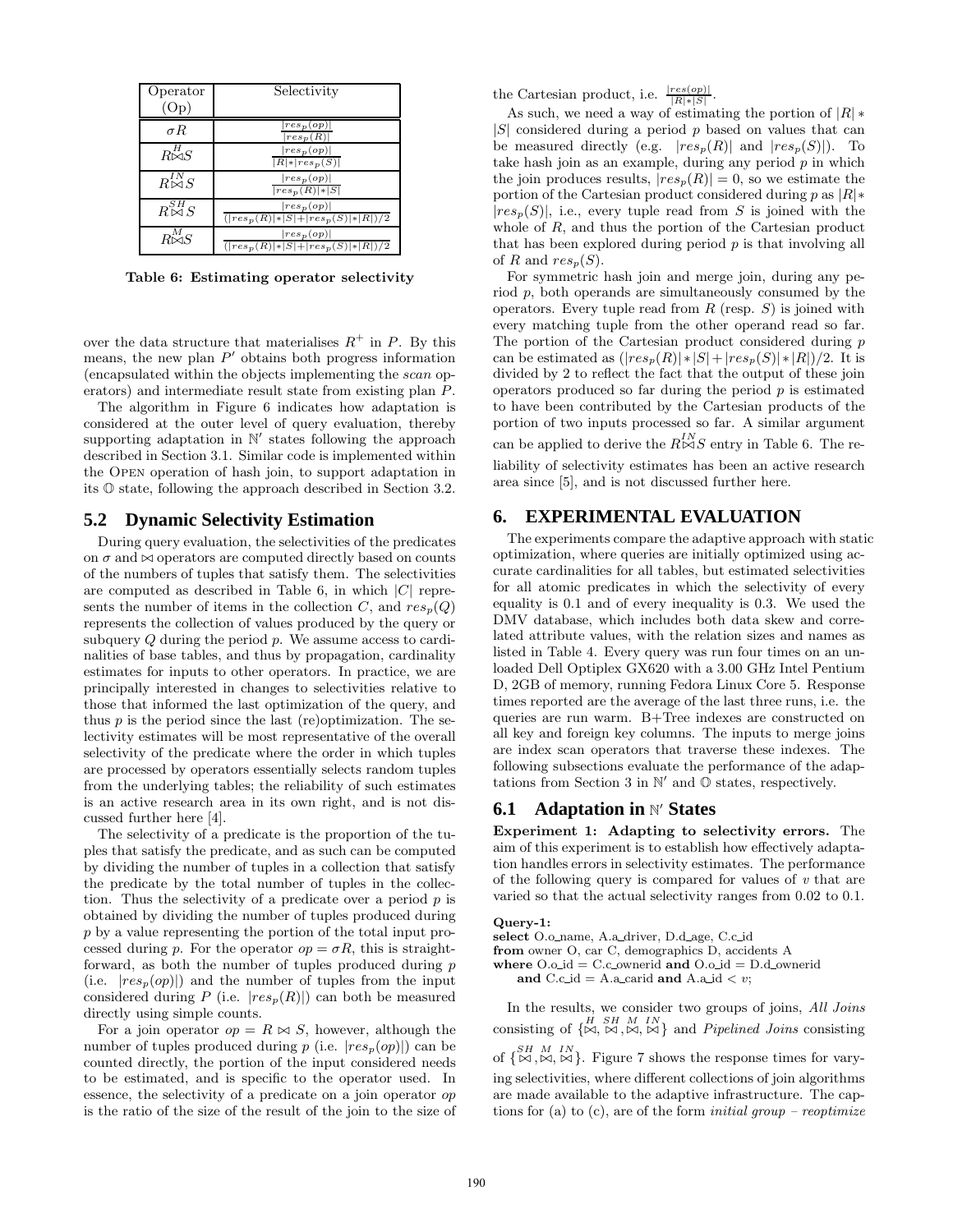

Figure 7: N' States: Exp. 1: Response times for Query-1 for different join algorithms

group, and indicate which groups of join algorithms are made available for initial query optimization and for reoptimization during query evaluation.

The following observations can be made: (i) In Figure 7(a), all join algorithms are made available to the optimizer throughout. The initial plan is:

# $((demographies \Join own \Join Cax) \Join A \text{ accidents}).$

As hash joins are blocking, this query only produces results when most of the query has been evaluated, and thus evidence to support optimizaton in  $\mathbb{N}'$  states only surfaces from runtime monitoring as to the actual cardinality of the predicate on accidents when it is too late for reoptimization to make any difference, and thus no adaptation takes place. The change in selectivity of the predicate has little effect on response times, as the predicate is applied late in the evaluation of the query.

(ii) In Figure 7(b), only Pipelined Joins are available both for initial query planning and for reoptimization. The initial plan is ((*demographics* $\bowtie$ *owner*) $\bowtie$ *car*)  $\bowtie$ *accidents*. As the operators are not blocking, runtime monitoring identifies the actual selectivity of the predicate on accidents early during query evaluation, giving rise to a proposed plan for computing the remainder of the result of the form:

$$
(((accidents \times car) \times H (last(owner^{+}) \cup owner^{-})) \times H \\ (last(demographies^{+}) \cup demographies^{-})).
$$

This plan is predicted to out-perform the original for the remaining work, so the original plan is replaced. The consequence is that the selective predicate on *accident* is evaluated much earlier, significantly reducing response times. (iii) The Pipeline-Pipeline configuration can be seen as enabling timely response to changes in selectivities throughout query evaluation, but restricting the range of algorithms that are available. Hence in Figure 7(c), only Pipelined Joins are available for initial query planning to enable timely reoptimization, but all joins are available for reoptimization. With the wider range of algorithms available, reoptimization proposes the same plan as in Figure 7(b), except that  $\stackrel{H}{\bowtie}$  replaces

 $\overset{SH}{\bowtie}$  and  $\overset{IN}{\bowtie}$ , giving rise to improved response times.

Overall, the experiment indicates that significant performance gains can be obtained for pipelined plans, and that a strategy in which evaluation starts using pipelined evaluation to refine statistical estimates before reoptimizing in the



Figure 8: N' States: Exp. 2: Optimization overheads



Figure 9: N' States: Exp. 3: Correlated predicates

light of those statistics to use pipelined or blocking operators can be effective.

Experiment 2: Overheads. The aim of this experiment is to determine the overhead resulting from adaptation being considered when no adaptation takes place.

Figure 8 shows response times for queries with two, three and four pipelined joins, in which all non-join predicates have a selectivity of 1, and adaptation is switched off (i.e. the adaptive infrastructure is in place, but a new plan never replaces the existing plan). As described in Section 5.1, a Threshold indicates how many result tuples are produced before the system considers reoptimization. This experiment measures response times for queries with different values for this Threshold. Query-1 is as in Experiment 1; Query-0 joins owner, car and demographics; Query-2 joins the tables in Query- $\theta$  to accidents and time. Figure 8 indicates that the overheads associated with adaptivity are quite low, even where reoptimization is considered frequently (e.g. the overhead for Query-1 is 3.9% when reoptimization is considered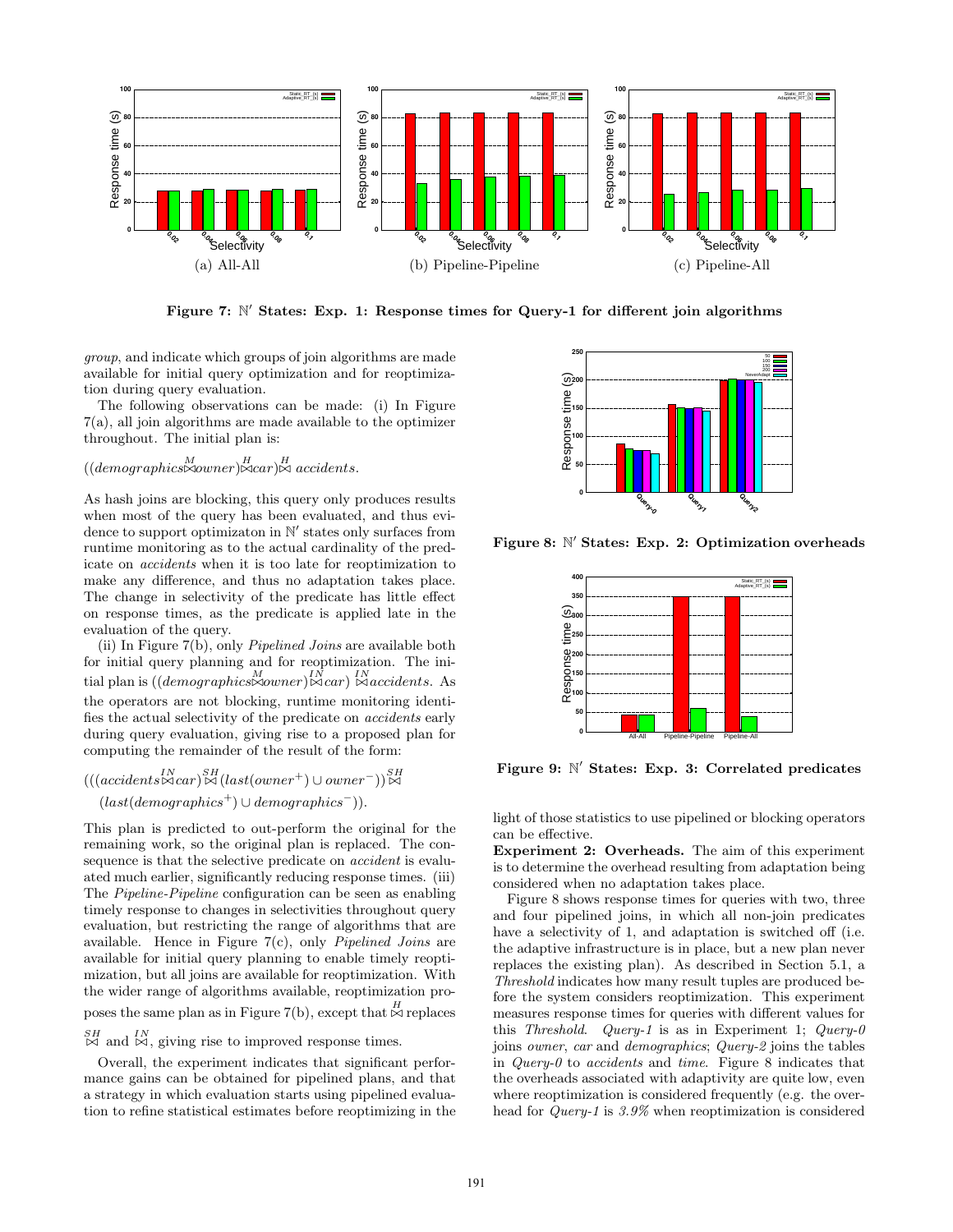every 100 tuples). As the queries have predicates with selectivity of 1, the cost of producing a single result tuple is low, so the graph shows higher overheads than are generally encountered in practice. Overheads are addressed further in the discussion of Experiment 4.

Experiment 3: Adapting to selectivity errors resulting from correlations. The aim of this experiment is to establish how effectively adaptation is able to address errors in selectivity estimates that result from correlations between attribute values. The following example query is used:

#### Query-3:

select O.o id, C.c id, D.d age, A.a timeid, T.t id from owner O, car C, accidents A, demographics D, time T where  $O.o.d = C.c$  ownerid and  $O.o.d = D.d$  ownerid and  $C.c$  id = A.a carid and A.a time  $d = T.t$  id and A.a seatbelton = 'y' and A.a driver = 'unharmed';

Figure 9 shows response times for Query-3 run using the same groups of join operators as in Experiment 1. The following observations can be made: (i) As in Experiment 1, no reoptimization takes place in the All-All strategy. (ii) Both Pipeline-Pipeline and Pipeline-All show substantial gains from reoptimization, which arise from reoptimization computing a higher selectivity  $(0.38)$  for the predicate A.a seatbelton  $=$  'y' and A.a\_driver  $=$  'unharmed' than was predicted by the optimizer  $(0.01)$  considering the equalities to be independent, when in fact they are correlated. This change leads to accident being placed later in query evaluation. In both Pipeline-Pipeline and Pipeline-All, the initial plan is  $(((accidents \Join time) \Join car) \Join owner) \Join demographies.$  In the Pipeline-All case, the plan produced to evaluate the remaining work is:  $(((demographics \times owner) \times car) \times accidents^{-})$ 

 $\mathbb{R}$ time) (iii) The best overall response time is for the adap-

tive version of Pipeline-All, which at 38.88s is about 9.7% faster than the 42.68s of the static All-All.

Experiment 4: Performance with multiple queries. This experiment compares the performance of multiple queries generated by a program that produces  $4$ -way joins<sup>1</sup> between randomly selected tables, with varying numbers of non-join predicates. Predicates on numerical attributes are inequalities with randomly selected literals from the range of the attribute, and predicates on strings are equalities with arbitrary literals from the extent of the attribute.

The scatter plots in Figure 10 show the relative performance of the static and adaptive cases for 30 randomlyselected queries for Pipeline-Pipeline, Pipeline-All and All-All. The following observations can be made: (i) No adaptation took place with the All-All configuration but the average overhead is small, at 1.9%. (ii) Adaptation shows significant benefits overall; in Pipeline-Pipeline the average performance improvement with adaptation switched on is 39.3% and in Pipeline-All is 66.1%. (iii) The benefit in some cases is great – in *Pipeline-Pipeline*, 2 of the  $30$  queries (Q5 and Q13) take less than  $20\%$  of the time of their static counterparts, and in Pipeline-All it is 10 out of 30. (iv) In Pipeline-Pipeline and Pipeline-All, adaptation took place for 27 and  $28$  of the  $30$  queries, respectively. (v) The average slowdown where adaptation did not take place (i.e. the overhead) in Pipeline-Pipeline was 0.3% and in Pipeline-All was 0.9%; as

expected, these are much the same. (vi) For the  $30$  queries in the experiment, in the Pipeline-All case, the maximum, minimum and average number of reoptimization calls were, resp., 13, 1 and 7.86. (vii) For the  $30$  queries in the experiment, in the Pipeline-All case, the maximum, minimum and average number of adaptations were, resp., 1, 0 and 0.93. (viii) For the  $30$  queries in the experiment, the maximum, minimum and average number of result tuples per quiescent state were, resp., 6.8, 1.0 and 2.3 (where these values ignore Q16 and Q18, which proved to extreme outliers with ratios in the order of a thousand tuples per quiescent state).

#### **6.2 Adaptation in** O **States**

Experiment 5: Adapting to selectivity errors resulting from correlations. The aim of this experiment is to establish how effectively adaptation in O is able to address errors in selectivity estimates that result from correlations between attribute values. The experiment uses Query-3.

Figure 11 shows response times that compare the static plan with adaptive query evaluation, where adaptation in  $\mathbb{N}'$  states is always enabled, and adaptation in  $\mathbb{O}$  is either enabled or not. The following observations can be made: (i) The All-All configuration benefits (by 13.2%) from inclusion of adaptation in O, as the early detection of the correlation between the predicates on accident results in the initial plan:

$$
(((accidents \times time) \times car) \times over) \times demographies
$$

being replaced by:

$$
(((\ndemographics \bowtie owner) \bowtie car) \bowtie
$$
  

$$
(accidents^{+} \cup accidents^{-})) \bowtie time)
$$

where  $accidents<sup>+</sup>$  tuples are obtained by scanning the partially constructed hash table produced by the initial evaluation of  $(acidents \times time)$ . (ii) In the *Pipeline-All* configuration, as the initial plan uses only pipelined operators, adaptation takes place in an N' state, giving rise to an appropriate plan, and thus there is no adaptation in the O states of the resulting hash joins. The Pipeline-Pipeline configuration is included only for completeness.

Experiment 6: Performance with multiple queries. This experiment compares the performance of multiple queries generated by a program that produces 4-way joins between randomly selected tables, with varying numbers of non-join predicates.

The scatter plot in Figure 12 compares the performance of static and adaptive queries for the All-All configuration, where adaptation is enabled in both  $\mathbb{N}'$  and  $\mathbb{O}$  states. The following observations can be made: (i) Adaptation in O states shows some benefits overall; 11 of the 30 queries adapted; they all adapted only once, in each case in O. The average benefit obtained for the 11 adapted queries is 12.77%. (ii) The average overhead for the 19 queries that did not adapt is 1.9%, giving an average benefit for all 30 queries (including adapted and non-adapted queries) of 3.9%.

Overall, the benefits from adaptation in O are less marked than for  $\mathbb{N}'$  for several reasons: (i) In pipelined plans, monitoring information becomes available from the evaluation of operators from throughout the plan before the first adaptation, thus enabling early reoptimization to benefit from wide ranging updates to statistics, which in turn means that the

<sup>&</sup>lt;sup>1</sup>Results, not shown here, for different numbers of joins support the conclusions presented here using 4-way joins.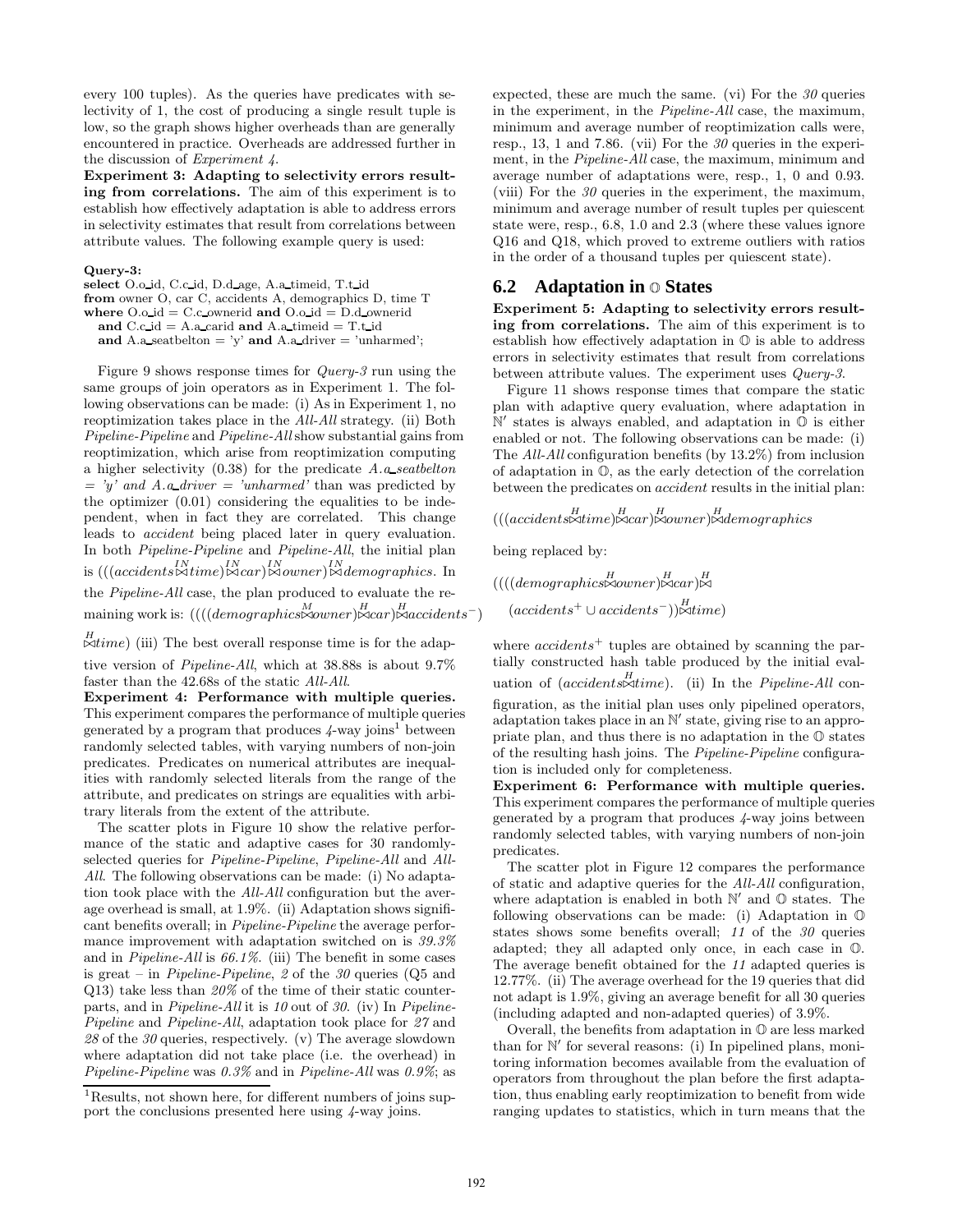

Figure 10: N' States: Exp. 4: Randomly generated 4-way join queries.



Figure 11: O States: Exp. 5: Correlated predicates



Figure 12: O States: Exp.6: Randomly generated All-All queries

reoptimized plan is more likely to be significantly different from the original plan than where few of the statistics have been updated, as in non-pipelined plans. (ii) In All-All configurations, the main memory hash join is almost always the algorithm of choice, and thus adaptations tend to reorder but not replace join operators, which means, for example, that IO costs are not changed by adaptations, thus restricting the potential overall benefits.

# **7. RELATED WORK**

Approaches to adaptive query processing can be classified as: plan preserving, in which adaptation takes place continuously throughout evaluation over an essentially stable representation of a query; and plan changing, in which evaluation is halted, and some form of planning activity gives rise to a revised plan, with which evaluation is resumed. For adaptations that relate to joins, the plan preserving approach characterizes proposals such as Eddies [1]. In Eddies, the order in which data is routed through operators is determined dynamically on the basis of the costs and selectivities of the operations, and as a result join orders are adapted at query runtime. However, such flexible routing of data through joins generally involves materializing partially processed tuples in hash tables (e.g. [8]), whereas the proposal in this paper allows the query optimizer to choose from a wide range of join strategies, with minimal state management in support of adaptation.

For adaptations that relate to joins, the plan changing approach characterizes proposals such as Tukwila [13], POP [17] and Rio [2]. Plans may be changed either by switching between statically determined alternatives (e.g. [6]) or by reinvoking the optimizer at runtime to create a new plan. In Dynamic Re-Optimization [14] and POP [17], like the proposal in this paper, the optimizer constructs revised plans that reflect runtime selectivities. The replacement plans can reuse materialized intermediate results from operators that have run to completion, but the results of any partially computed subqueries are discarded. As such, the unit of reuse is considerably coarser than in the proposal from this paper, and unsuitable for use with pipelined evaluation. In addition, unlike in this paper, each reoptimization step could lead to a plan that repeats work carried out by any of the previous plans, to the extent that in POP a threshold is set to ensure that reoptimization terminates. Rio [2] proposes several enhancements to POP, including a switch operator that enables certain decisions on the plan used to be deferred until query runtime without discarding intermediate results. However, switchable plans must have similar structures, so the range of runtime changes supported without discarding results is narrower than in this paper. The approach in this paper also imposes some restrictions on the plans produced after reoptimization. For example, the new plan completes partially evaluated scans and makes use of intermediate data structures from the original plan. These restrictions reduce the options available to the optimizer, but enable fine grained reoptimization without redoing work.

Tukwila [13] shares several aspects with the work in this paper; in particular, it works with pipelined plans, and supports reuse of previously computed results. In Tukwila, adaptation suspends a partially evaluated plan  $p_0$ , and creates a new plan  $p_1$  that carries out work required to answer the original query. However, derivation of  $p_1$  builds on the logical algebraic representation of  $p_0$ , and thus cannot characterize the work that remains to be done as precisely as Table 1, which builds on the physical algebra. A consequence